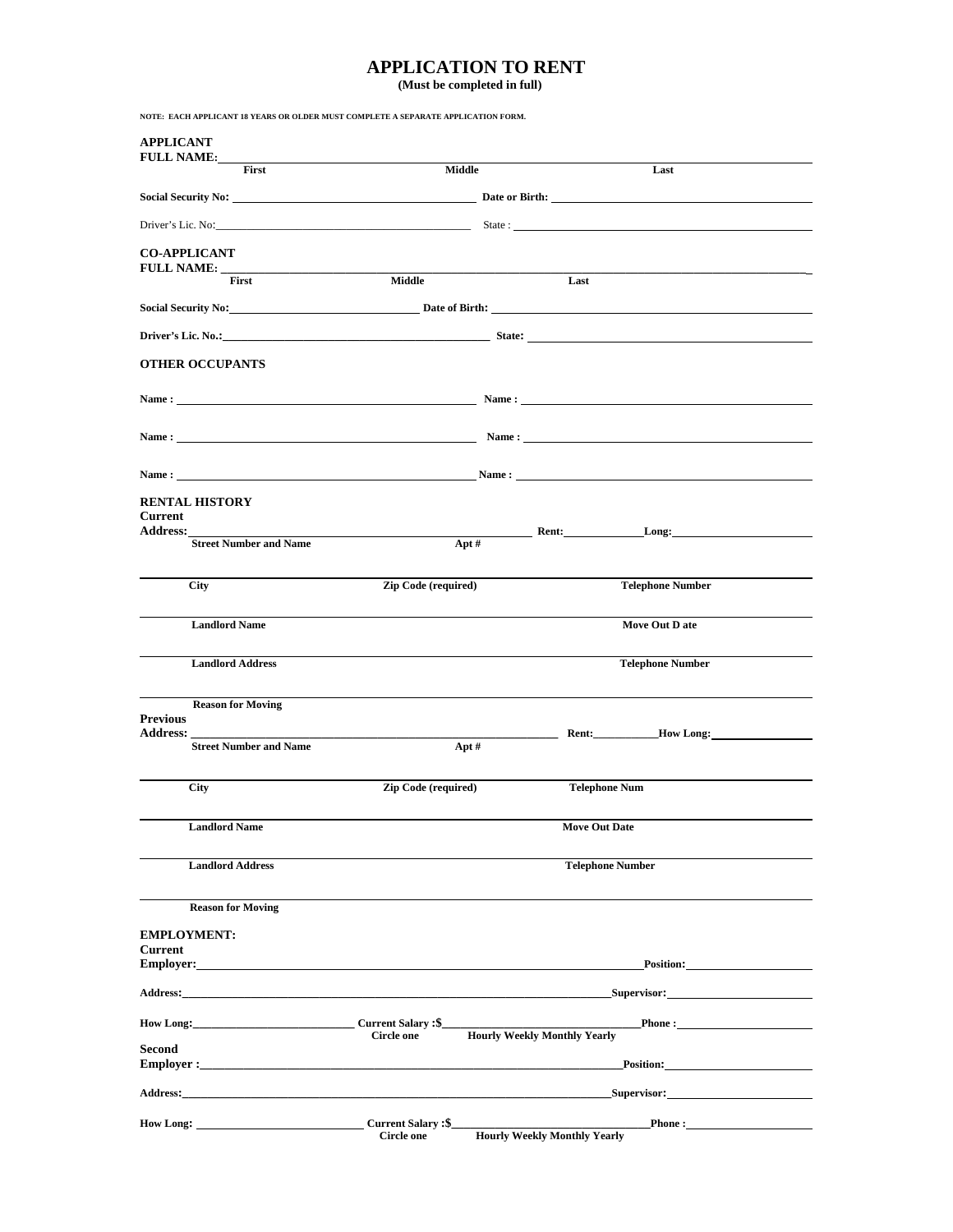## **APPLICATION TO RENT**

 **(Must be completed in full)**

| <b>OTHER</b><br>$INCOME: (1)$ Annually: \$ Contact: Phone :                                                                                                                                                                                                                                                                                                                                                                                                                                                                                                                                                                                                                                         |                  |                        |             |                 |  |  |  |
|-----------------------------------------------------------------------------------------------------------------------------------------------------------------------------------------------------------------------------------------------------------------------------------------------------------------------------------------------------------------------------------------------------------------------------------------------------------------------------------------------------------------------------------------------------------------------------------------------------------------------------------------------------------------------------------------------------|------------------|------------------------|-------------|-----------------|--|--|--|
| $INCOME(2)$ Annually: \$ Contact: Phone :                                                                                                                                                                                                                                                                                                                                                                                                                                                                                                                                                                                                                                                           |                  |                        |             |                 |  |  |  |
| <b>CREDIT REFERENCES</b>                                                                                                                                                                                                                                                                                                                                                                                                                                                                                                                                                                                                                                                                            |                  |                        |             |                 |  |  |  |
| <b>Branch:</b> Representation of the contract of the contract of the contract of the contract of the contract of the contract of the contract of the contract of the contract of the contract of the contract of the contract of th                                                                                                                                                                                                                                                                                                                                                                                                                                                                 |                  |                        |             |                 |  |  |  |
| <b>OTHER MONTHLY PAYMENTS</b>                                                                                                                                                                                                                                                                                                                                                                                                                                                                                                                                                                                                                                                                       |                  |                        |             |                 |  |  |  |
| $To:$ Amount: \$                                                                                                                                                                                                                                                                                                                                                                                                                                                                                                                                                                                                                                                                                    |                  |                        |             |                 |  |  |  |
|                                                                                                                                                                                                                                                                                                                                                                                                                                                                                                                                                                                                                                                                                                     | $To:$ Amount: \$ |                        |             |                 |  |  |  |
|                                                                                                                                                                                                                                                                                                                                                                                                                                                                                                                                                                                                                                                                                                     | $To:$ Amount: \$ |                        |             |                 |  |  |  |
| OTHER INFORMATION<br>Have you ever been evicted from tenancy? () Yes () No If yes, Describe :                                                                                                                                                                                                                                                                                                                                                                                                                                                                                                                                                                                                       |                  |                        |             |                 |  |  |  |
| Have you ever filed for Bankruptcy? ()Yes () No                                                                                                                                                                                                                                                                                                                                                                                                                                                                                                                                                                                                                                                     |                  |                        |             |                 |  |  |  |
| Have you ever been convicted with any criminal charge? () Yes () No If yes, Describe :                                                                                                                                                                                                                                                                                                                                                                                                                                                                                                                                                                                                              |                  |                        |             |                 |  |  |  |
|                                                                                                                                                                                                                                                                                                                                                                                                                                                                                                                                                                                                                                                                                                     |                  |                        |             |                 |  |  |  |
| Do you own any pets? () Yes () No If Yes, Describe: $\frac{1}{\sqrt{1-\frac{1}{n}}}\left(1-\frac{1}{n}\right)$                                                                                                                                                                                                                                                                                                                                                                                                                                                                                                                                                                                      |                  |                        |             |                 |  |  |  |
|                                                                                                                                                                                                                                                                                                                                                                                                                                                                                                                                                                                                                                                                                                     |                  |                        |             |                 |  |  |  |
|                                                                                                                                                                                                                                                                                                                                                                                                                                                                                                                                                                                                                                                                                                     |                  |                        |             |                 |  |  |  |
|                                                                                                                                                                                                                                                                                                                                                                                                                                                                                                                                                                                                                                                                                                     |                  |                        |             |                 |  |  |  |
| Other Vehicle: The contract of the contract of the contract of the contract of the contract of the contract of the contract of the contract of the contract of the contract of the contract of the contract of the contract of                                                                                                                                                                                                                                                                                                                                                                                                                                                                      |                  |                        |             |                 |  |  |  |
| <b>Emergency</b>                                                                                                                                                                                                                                                                                                                                                                                                                                                                                                                                                                                                                                                                                    |                  |                        |             |                 |  |  |  |
| Caontact:<br><b>Name</b>                                                                                                                                                                                                                                                                                                                                                                                                                                                                                                                                                                                                                                                                            |                  | <b>Phone Number</b>    |             | Relationship    |  |  |  |
| <b>CHARACTER REFERENCES: (Not relatives)</b>                                                                                                                                                                                                                                                                                                                                                                                                                                                                                                                                                                                                                                                        |                  |                        |             |                 |  |  |  |
|                                                                                                                                                                                                                                                                                                                                                                                                                                                                                                                                                                                                                                                                                                     |                  |                        |             |                 |  |  |  |
| Name                                                                                                                                                                                                                                                                                                                                                                                                                                                                                                                                                                                                                                                                                                |                  | <b>Phone Number</b>    |             | Known how long? |  |  |  |
| 2.<br><b>Name</b>                                                                                                                                                                                                                                                                                                                                                                                                                                                                                                                                                                                                                                                                                   |                  | <b>Phone Number</b>    |             | Known how long? |  |  |  |
| The undersigned hereby make application to rent apartment #_<br>For a minimum lease term of month(s) commencing on the<br>acknowledges the payment of \$ as a nonrefundable application fee. Applicant further acknowledges that \$ has been paid to hold apartment. This is hereby<br>considered part of the First Month's rent and is refundable if 1: The applicant should cancel this application within 24 hours of signing. Or 2: the Management should<br>not approve this application. It is further understood that the remaining rent due, security deposit, and non-refundable cleaning fee, if required will be paid prior to<br>taking occupancy.                                      |                  | _located at<br>_day of |             |                 |  |  |  |
| The undersigned applicant declares that the information on this rental application is true and correct, and understands that any false statements may result in the<br>rejection of this and any future applications for housing which we manage, as well as grounds for termination of the lease/tenancy. The undersigned applicant<br>authorizes management to make such investigations into credit report and tenancy histories as they may deem appropriate and understands that all persons or firms<br>named may freely give any requested information concerning the applicant and the applicant further waives any right of action for any consequences resulting from<br>such information. |                  |                        |             |                 |  |  |  |
| #1 APPLICANT SIGNATURE                                                                                                                                                                                                                                                                                                                                                                                                                                                                                                                                                                                                                                                                              |                  |                        | DATE        |                 |  |  |  |
|                                                                                                                                                                                                                                                                                                                                                                                                                                                                                                                                                                                                                                                                                                     |                  |                        |             |                 |  |  |  |
| #2 APPLICANT SIGNATURE                                                                                                                                                                                                                                                                                                                                                                                                                                                                                                                                                                                                                                                                              |                  |                        | <b>DATE</b> |                 |  |  |  |
| <b>NON-REFUNDABLE FEES.</b><br>#1                                                                                                                                                                                                                                                                                                                                                                                                                                                                                                                                                                                                                                                                   | #2               |                        |             |                 |  |  |  |
| Leasing Agent :                                                                                                                                                                                                                                                                                                                                                                                                                                                                                                                                                                                                                                                                                     | Source:          |                        |             |                 |  |  |  |